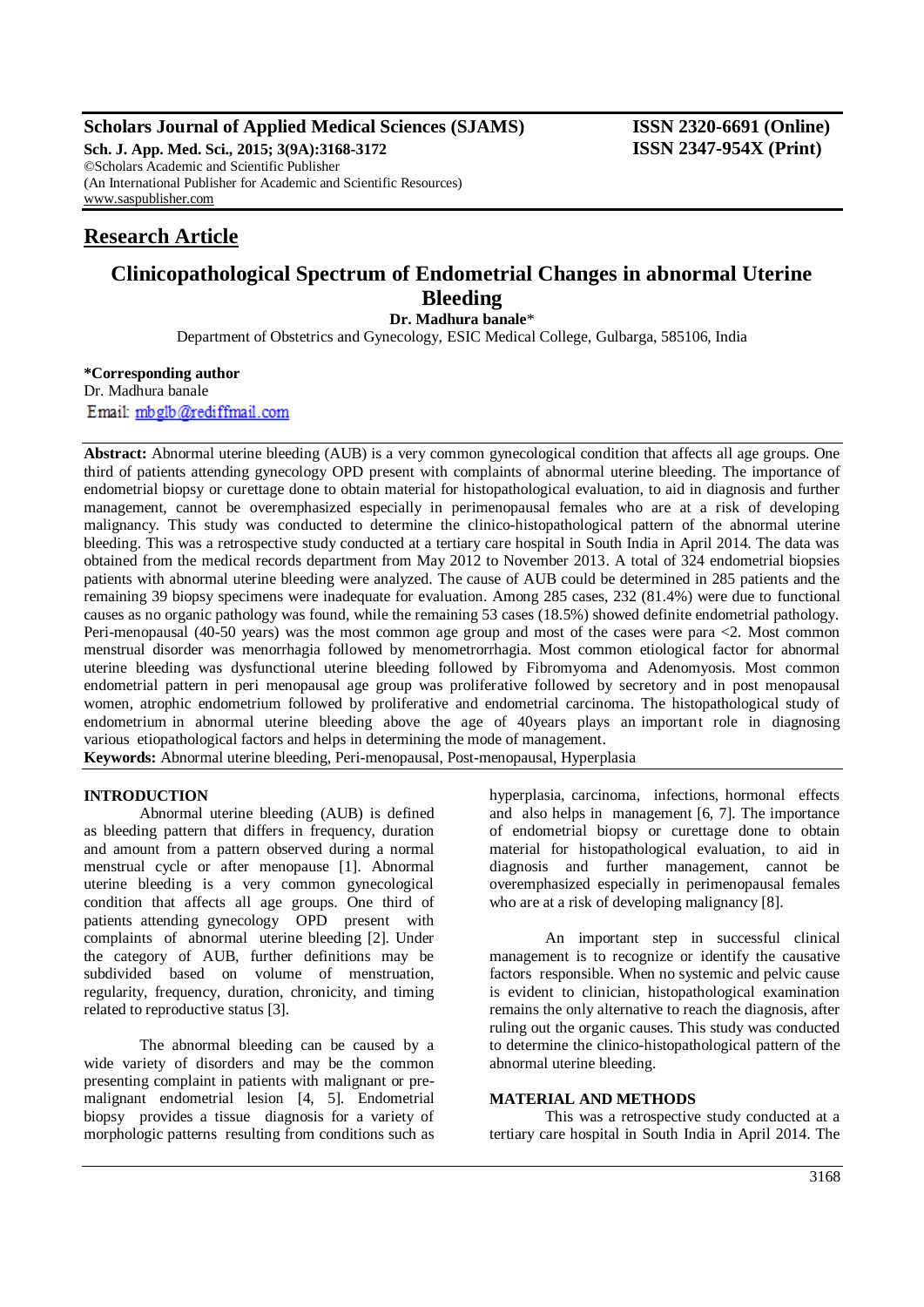data was obtained from the medical records department from May 2012 to November 2013. Patients with a gestational cause, hemostatic disorders, isolated cervical or vaginal pathology, and leiomyoma were excluded. Relevant clinical data regarding age, pattern and duration of abnormal bleeding, menstrual history, and obstetric history, use of exogenous hormones, physical and gynecological examination findings, lab investigation results, and sonological and hysteroscopic findings were obtained from case records from Medical Records Department. All the specimens were fixed in 10% formalin, processed and embedded in paraffin, and 3-4 μthick sections were made. Sections were stained with hematoxylin and eosin stain. The data was

recorded and analyzed using Microsoft Excel (2007 version). The results are explained in frequency and percentage.

# **RESULTS**

A total of 324 endometrial biopsies patients with abnormal uterine bleeding (AUB) were analyzed. The cause of AUB could be determined in 285 patients and the remaining 39 biopsy specimens were inadequate for evaluation. Among 285 cases, 232 (81.4%) were due to functional causes as no organic pathology was found, while the remaining 53 cases (18.5%) showed definite endometrial pathology. The distribution of the cases according to age and parity is shown in table 1.

| Parameter     | <b>Number</b> | Percentage |
|---------------|---------------|------------|
| Age           |               |            |
| $18-40$ years | 95            | 33.3       |
| $40-50$ years | 162           | 56.8       |
| $>50$ years   | 28            | 9.8        |
| <b>Parity</b> |               |            |
| Nulliparous   | 12            | 4.2        |
| Parity $<$ 2  | 187           | 65.6       |
| Parity $>2$   | 86            | 30.1       |
|               |               |            |

**Table 1: Distribution of the cases according to age and parity**

Peri-menopausal (40-50 years) was the most common age group and most of the cases were para <2.

The presenting menstrual disorders of the cases are shown in table 2.

| Table 2: Menstrual disorders among the cases |               |            |  |
|----------------------------------------------|---------------|------------|--|
| Menstrual disorders                          | <b>Number</b> | Percentage |  |
| Menorrhagia                                  | 132           | 46.3       |  |
| Menometrorrhagia                             | 93            | 32.6       |  |
| Metrorrhagia                                 | 22            | 7.7        |  |
| Polymenorrhoea                               | 12            | 4.2        |  |
| Polymenorrhagia                              | 6             | 2.1        |  |
| Postmenopausal bleeding                      |               | 3.1        |  |
| Postcoital bleeding /                        |               | 3.8        |  |
| premenstrual spotting                        |               |            |  |

Most common menstrual disorder was menorrhagia followed by menometrorrhagia.

The various etiological factors causing abnormal uterine bleeding is shown in table 3.

| Table 3: Etiological factors causing abnormal uterine bleeding |  |
|----------------------------------------------------------------|--|
|                                                                |  |

| Tubic of Euglisa nectors causing abnormar attributional<br><b>Etiology</b> | <b>Number</b> | Percentage |
|----------------------------------------------------------------------------|---------------|------------|
| <b>DUB</b>                                                                 | 136           | 47.7       |
| Fibromyoma                                                                 | 46            | 16.1       |
| Adenomyosis                                                                | 23            | 8          |
| Fibromyoma+adenomyosis                                                     | 22            | 7.7        |
| Ovarian tumors                                                             | 6             | 2.1        |
| Endometrial polyp                                                          |               | 3.8        |
| Endometriosis                                                              |               | 1.4        |
| <b>PID</b>                                                                 | 6             | 2.1        |
| Cervical cancer                                                            |               | 3.8        |
| Endometrial carcinoma                                                      | 10            | 3.5        |
| Endometrial hyperplasias                                                   |               | 2.4        |
| <b>IUCD</b>                                                                | 3             |            |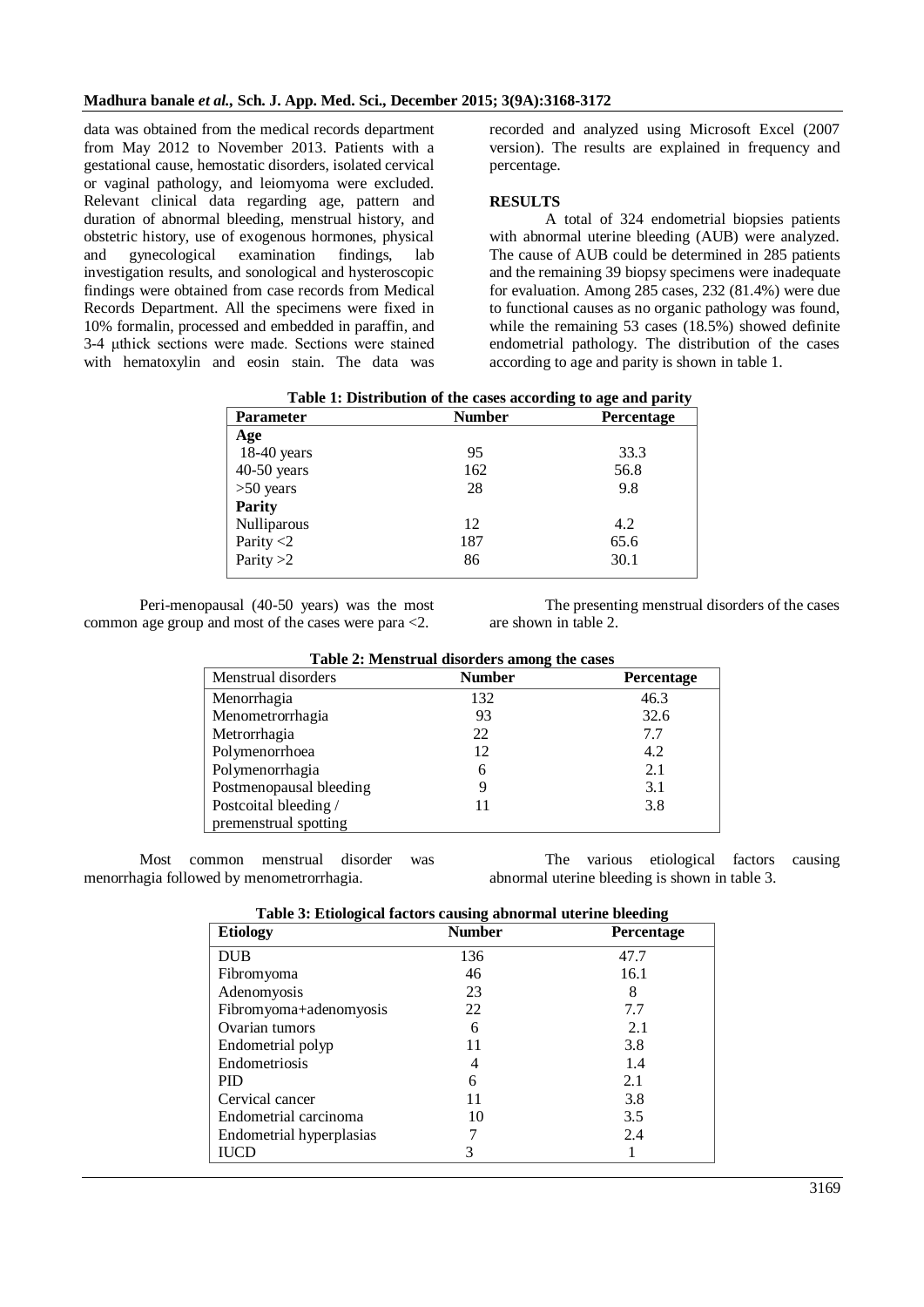DUB: DUB: Dysfunctional uterine bleeding, PID: Pelvic inflammatory disease, IUCD: Intrauterine copper device. Most common etiological factor for abnormal uterine bleeding was DUB followed by Fibromyoma and Adenomyosis. The endometrial pattern in perimenopausal and postmenopausal bleeding is shown in table 4.

| <b>Endometrial change</b>  | Peri-menopausal (162) | Postmenopausal (28) |
|----------------------------|-----------------------|---------------------|
|                            | $N(\%)$               | $N(\%)$             |
| Proliferative endometrium  | 55 (33.9)             | 7(25)               |
| Secretory endometrium      | 36(22.2)              | 2(7.1)              |
| Disordered proliferative   | 22(13.5)              | 2(7.1)              |
| Atrophic endometrium       | 3(1.8)                | 9(32.1)             |
| Decidual reaction          | 9(5.5)                |                     |
| Irregular shedding         | 4(2.4)                | 1(3.5)              |
| Simple hyperplasia without | 11(6.7)               |                     |
| atypia                     |                       |                     |
| Complex hyperplasia with   | 8(4.9)                |                     |
| atypia                     |                       |                     |
| Endometrial Carcinoma      | 2(1.2)                | 6(21.4)             |
| Endometrial polyp          | 3(1.8)                | 1(3.4)              |
| Pregnancy related          | 9(5.5)                |                     |

**Table 4: Endometrial pattern in peri-menopausal and postmenopausal bleeding**

Most common endometrial pattern in peri menopausal age group was proliferative followed by secretory and in post menopausal women, atrophic endometrium followed by proliferative and endometrial carcinoma.

#### **DISCUSSION**

AUB is a common condition accounting for 25% of gynecological operations and 20% of outpatient visits [9]. The diagnosis is different among various age groups and histopathological examination helps in diagnosis. Previously, the cause of abnormal uterine bleeding was thought to be chronic inflammation. Now, it has been clear that abnormal uterine bleeding is due to various causes ranging from functional to malignancy [10]. Abnormal uterine bleeding occurring as heavy, prolonged or acyclic flow at menopausal transition or as spotting or minimal bleeding at post-menopausal period may be alarming and needs thorough evaluation, since this may be the only clinical manifestation pointing towards endometrial cancer [11]

Peri-menopausal (40-50 years) was the most common age group and most of the cases were para <2. Similar observations were found in other studies [12- 14]. A recent study reported higher incidence of AUB with increasing parity [15] and the incidence of AUB among peri menopausal women ranged from 60% to 90%. These variations may be due to different demographic characteristics. In the present study, out of 324 cases tissue insufficient for diagnosis was found in 39 cases. This observation is due to inadequate sampling and after menopause the endometrium becomes atrophic due to lack of estrogen stimulation which may yield inadequate sample during endometrial biopsy [16].

Most common menstrual disorder was menorrhagia followed by menometrorrhagia. This finding is similar to other studies [12-14]. But a study conductedby Dangal G [4] where peri and postmenopausal women were included, there were higher percentage (53.5%) cases of postmenopausal bleeding.

DUB was the most common cause of AUB, followed by fibromyoma and adenomyosis (table 3). This finding is similar ot other stduies [14-16]. DUB was common in 4th and 5th decade, the reason for increased incidence of abnormal uterine bleeding in this age group (41‑50 years) may be due to the fact that these patients are in their climacteric period. As women approach menopause, cycles shorten, and often become intermittently anovulatory due to a decline in the number of ovarian follicles and their increased resistance to gonadotrophic stimulation causes decline in estradiol level, which cannot keep the normal endometrium growing [17].

Most common endometrial pattern in peri menopausal age group was proliferative followed by secretory. Other studies have reported incidence of proliferative ranging from 21 to 39% [4, 14, 18, 19]. This ovulatory bleeding is explained by the inability of the corpus luteum to synthesize adequate amount of progesterone, although it remains active throughout the entire period of 12-14 days. The exact etiology of ovulatory bleeding can be further clarified by daily serum progesterone assay [14]. Simple hyperplasia and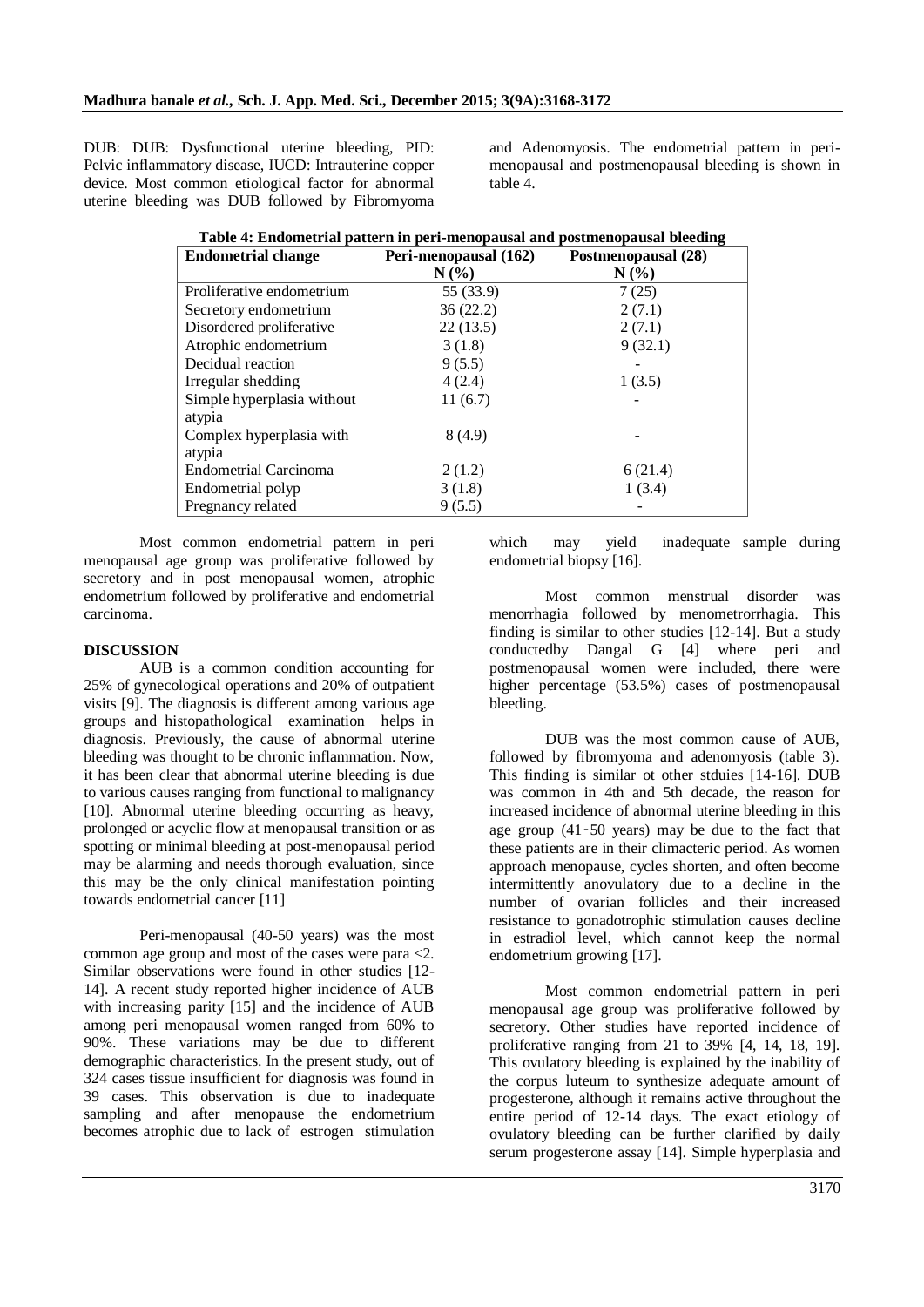complex hyperplasia was found in 6.7% and 4.9% of the cases respectively (table 4).

Identification of endometrial hyperplasia is important because they are thought to be precursors of endometrial carcinoma. Two cases of endometrial carcinoma were found in peri menopausal age group. The risk of development of endometrial cancer is 29% in patients with complex atypical hyperplasia and 2% in patients with hyperplasia but without atypia [21]. This is to emphasize the fact that all patients with endometrial hyperplasia diagnosed on ultrasound must have a thorough endometrial evaluation by Dilatation and Curettage.

In post menopausal women, atrophic endometrium was most common pattern followed by proliferative and endometrial carcinoma. Atrophic endometrium was seen predominantly in postmenopausal age group due to absence of estrogenic stimulation leading to thin atrophic endometrium susceptible to minor injury [20]. These findings are similar to other studies [14, 16, 19]. Interestingly no cases of hyperplasia were seen in post menopausal women, although the incidence of endometrial carcinoma was higher than peri menopausal women.

## **Limitations of the study**

The data was collected from only two years and the findings of the study cannot be generalized.

## **CONCLUSION**

The histopathological study of endometrium in abnormal uterine bleeding above the age of 40years plays an important role in diagnosing various etiopathological factors and helps in determining the mode of management. Most common endometrial pattern in peri menopausal age group was proliferative followed by secretory and in post menopausal women, atrophic endometrium followed by proliferative and endometrial carcinoma. There was an age specific association of AUB with increase incidence in perimenopausal age group. DUB was the most common cause of AUB and which is also mostly of anovulatory type.

## **REFERENCES**

- 1. Ely JW, Kennedy CM, Clark EC, Bowdler NC; Abnormal Uterine Bleeding: A Management Algorithm. J Amer Board Fam Med 2006; 19:590- 602.
- 2. Awwad JT, Toth TL, Schiff I; Abnormal Uterine Bleeding in the Perimenopause. International Journal of Fertility & Menopausal Studies 1993; 38(5):261-69.
- 3. Mahapatra M, Mishra P; Clinicopathological evaluation of abnormal uterine bleeding. J Health Res Rev 2015; 2:45-9.
- 4. Dangal GA; study of endometrium of patients with abnormal uterine bleeding at Chitwan valley. Kathmandu University Medical J 2003; 1:110-2.
- 5. Bhoomika D, Gauravi D; Histopathological study of endometrium in dysfunctional uterine bleeding. Int J Res Med 2013:2(1):20-4.
- 6. Ran Svirsky; Noam Smorgick, MD, MSc; Can we rely on blind endometrial biopsy for detection of focal intrauterine pathology? American Journal of Obstetrics & Gynecology 2008; 115.e1.
- 7. Jignash P, Deepak D; Study of endometrial pathology in abnormal uterine bleeding. Int J Reprod Contracept Obstet Gynecol 2013; 2(2):182- 5.
- 8. ACOG Committee on Practice Bulletins Gynecology. ACOG Practice Bulletin No. 14: management of anovulatory bleeding. Int'l J Gynaecol Obstet 2001; 72:263-71.
- 9. Goldstein SR; Menorrhagia and abnormal bleeding before the menopause. Best Pract Res Clin Obstet Gynaecol 2004; 18:59-69.
- 10. Sudhamani S, Sunila, Sirmukaddam S, Agrawal D; Clinicopathological study of abnormal uterine bleeding in perimenopausal women. J Sci Soc 2015; 42:3-6.
- 11. Bharani B, Phatak SR; Feasibility and yield of endometrial biopsy using suction curette device for evaluation of abnormal pre and postmenopausal bleeding. J Obstet Gynecol India 2008; 58(4):322-26.
- 12. Doraiswami S, Johnson T, Rao S; Study of Endometrial Pathology in Abnormal Uterine Bleeding. J Obstet Gynecol India 2011; 61:426-30.
- 13. Jairajpuri ZS, Rana S, Jetley S; Atypical uterine bleeding. Histopathological audit of endometrium - A study of 638 cases. Al Ameen J Med Sci 2013; 6(1):21-8.
- 14. Damle RP, Dravid NV, Suryawanshi KH, Gadre AS, Bagale PS, Ahire N; Clinicopathological Spectrum of Endometrial Changes in Perimenopausal and Post-menopausal Abnormal Uterine Bleeding: A 2 Years Study. J Clin Diagn Res 2013; 7(12):2774-6.
- 15. Bhosle A,Fonseca M; Evaluation and histopathological correlation of Abnormal uterine bleeding in perimenopausal women. Bombay Hospital Journal 2010; 52(1):69-72.
- 16. Baral R, Pudasaini S; Histopathological pattern of endometrial samples in Abnormal Uterine bleeding. J of Patho of Nepal 2011; 1:13-16.
- 17. Mahapatra M, Mishra P; Clinicopathological evaluation of abnormal uterine bleeding. J Health Res Rev 2015; 2:45-9.
- 18. Khare A, Bansal S, Sharma P, Elhence N; Morphological spectrum of endometrium in patients presenting with dysfunctional uterine